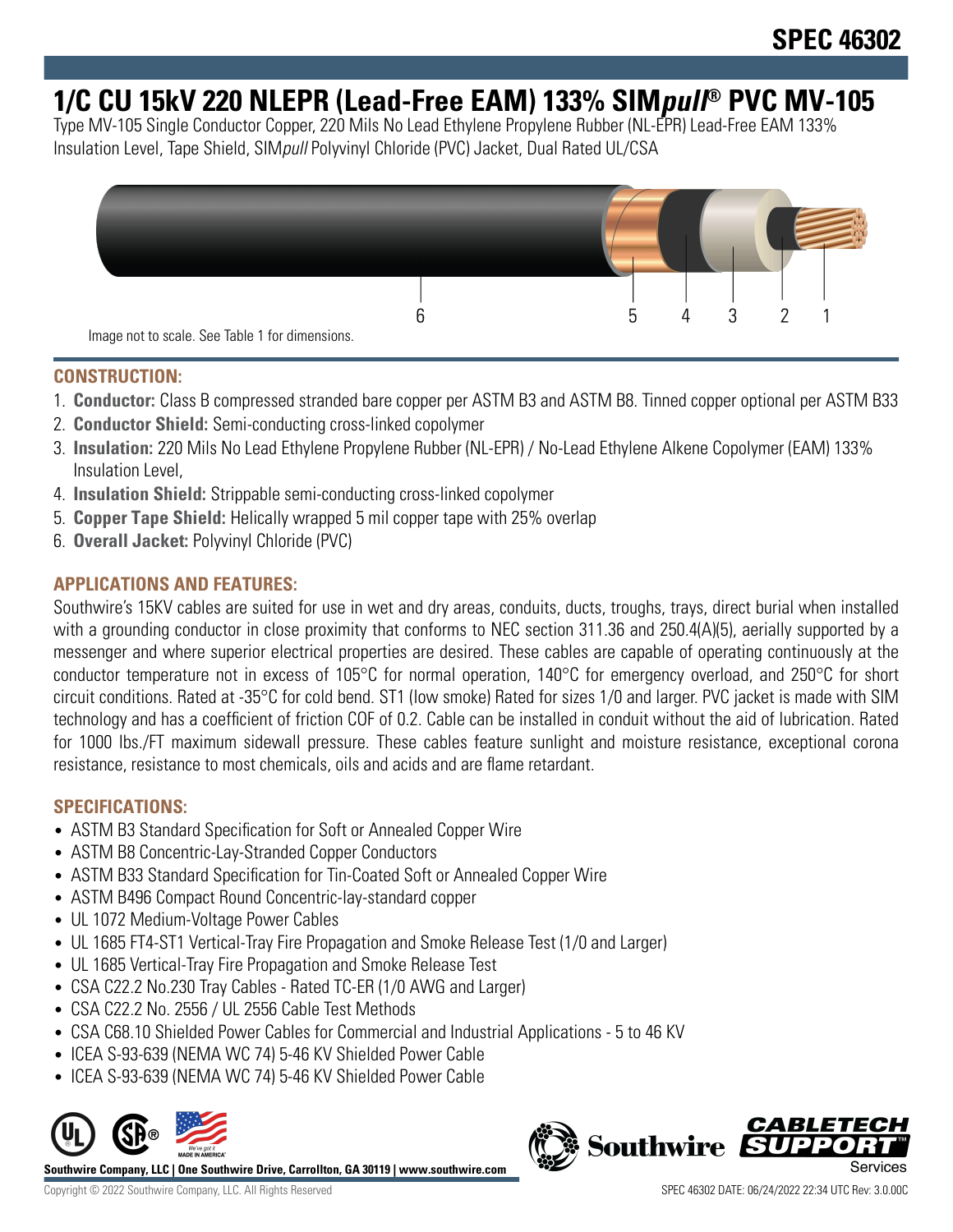- ICEA S-97-682 Standard for Shielded Utility Cable Rated for 5 46kV
- IEEE 1202 FT4 Flame Test (70,000) BTU/hr Vertical Tray Test (1/0 and Larger)
- AEIC CS-8 Specification for extruded dielectric shielded power cables rated for 5 through 46KV
- Made in America: Compliant with both Buy American and Buy America Act (BAA) requirements per 49 U.S.C. § 5323(j) and the Federal Transit Administration Buy America requirements per 49 C.F.R. part 661

### **SAMPLE PRINT LEGEND:**

{SQFTG\_DUAL} SOUTHWIRE SIMpull{R} POWER CABLE MASTER-DESIGN {UL} XX KCMIL CU 220 MILS NL-EPR 15KV 133% INS LEVEL 25%TS MV-105 FOR CT USE ST1 SUN RES (NESC) -- {CSA} XX KCMIL CU 5.59mm (220 mils) NL-EPR 15KV 133% INS LEVEL 25%TS SR TC-ER 105{D}C FT4 -25{D}C LTDD -- PAT www.patentSW.com -- RoHS

### **Table 1 – Weights and Measurements**

| Stock<br>Number | Cond.<br><b>Size</b> | Diameter Over<br>Conductor | Diameter Over<br>Insulation | Diameter Over<br><b>Insulation Shield</b> | <b>Jacket</b><br>Thickness | Approx.<br>OD | Approx.<br>Weight | Max Pull<br><b>Tension</b> | Min Bending<br>Radius | Conduit<br>Size* |
|-----------------|----------------------|----------------------------|-----------------------------|-------------------------------------------|----------------------------|---------------|-------------------|----------------------------|-----------------------|------------------|
|                 | AWG/<br>Kcmil        | inch                       | inch                        | inch                                      | mil                        | inch          | lb/1000ft         | $\mathsf{lb}$              | inch                  | inch             |
| 9536380         | $\overline{2}$       | 0.283                      | 0.760                       | 0.820                                     | 80                         | 1.000         | 639               | 531                        | 12.0                  | 3                |
| 955104          |                      | 0.322                      | 0.799                       | 0.859                                     | 80                         | 1.039         | 715               | 670                        | 12.5                  | 3                |
| 9559890         | 1/0                  | 0.362                      | 0.839                       | 80<br>0.899<br>1.079<br>809<br>845        |                            | 12.9          | 3                 |                            |                       |                  |
| 9559970         | 2/0                  | 0.405                      | 0.882                       | 0.942                                     | 80                         | 1.122         | 922               | 1065                       | 13.5                  | 3.5              |
| 956003          | 3/0                  | 0.456                      | 0.933                       | 0.993                                     | 80                         | 1.173         | 1063              | 1342                       | 14.1                  | 3.5              |
| 9560110         | 4/0                  | 0.512                      | 0.989                       | 1.049                                     | 80                         | .229          | 1235              | 1693                       | 14.7                  | 3.5              |
| 9560290         | 250                  | 0.558                      | 1.044                       | 1.104                                     | 80                         | 1.284         | 1390              | 2000                       | 15.4                  | 4                |
| 9560370         | 350                  | 0.661                      | 1.147                       | 1.207                                     | 80                         | .387          | 1767              | 2800                       | 16.6                  | 4                |
| 9560450         | 500                  | 0.789                      | 1.275                       | 1.335                                     | 80                         | 1.515         | 2314              | 4000                       | 18.2                  | 5                |
| 6437550         | 600                  | 0.866                      | 1.361                       | 1.421                                     | 80                         | .601          | 2680              | 4800                       | 19.2                  | 5                |
| 9560520         | 750                  | 0.968                      | 1.463                       | 1.523                                     | 80                         | 1.703         | 3323              | 6000                       | 20.4                  | 5                |
| 9560600         | 1000                 | 1.117                      | 1.612                       | 1.672                                     | 110                        | .912          | 4183              | 8000                       | 22.9                  | 6                |
| 581886**        | 1250                 | 1.250                      | 1.767                       | 1.827                                     | 110                        | 2.067         | 5074              | 10000                      | 24.8                  | 6                |
| 567443          | 1500                 | 1.370                      | 1.930                       | 1.990                                     | 110                        | 2.164         | 5853              | 12000                      | 26.2                  |                  |
| 550811          | 2000                 | 1.583                      | 2.138                       | 2.198                                     | 110                        | 2.438         | 7682              | 16000                      | 29.3                  |                  |

All dimensions are nominal and subject to normal manufacturing tolerances

◊ Cable marked with this symbol is a standard stock item

\* Conduit size based on 3 phase 40% fill-factor without ground

1 Comply with ICEA S-93-639 Appendix C for jacket thickness determination

\*\* Non SIMpull Jacket